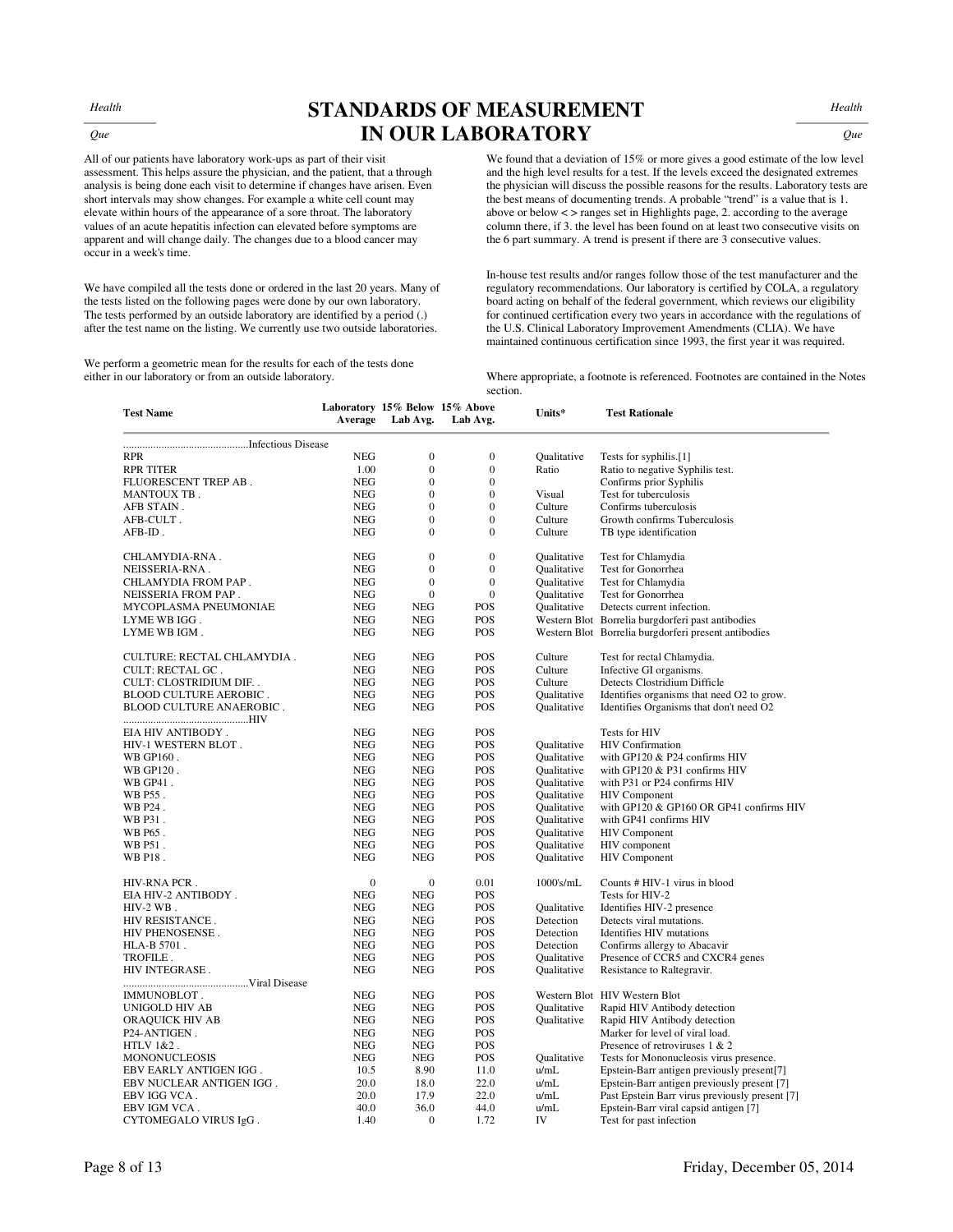*Health Que*

# **STANDARDS OF MEASUREMENT IN OUR LABORATORY**

*Health* 

*Que* 

| <b>Test Name</b>          | Laboratory 15% Below 15% Above | Average Lab Avg. | Lab Avg.   | Units*           | <b>Test Rationale</b>                                  |
|---------------------------|--------------------------------|------------------|------------|------------------|--------------------------------------------------------|
|                           |                                |                  |            |                  |                                                        |
| CYTOMEGALO VIRUS IgM.     | 0.46                           | $\mathbf{0}$     | 30.0       | IV               | Antibody test for current infection[2]                 |
| HSV 1&2 IGM.              | 0.71                           | $\boldsymbol{0}$ | 0.81       | IV               | Antibody test for Herpes virus presence.               |
| HERPES 1 IGG.             | <b>NEG</b>                     | 0.90             | 1.10       |                  | Antibody for past HSV infection (oral) [7]             |
| HERPES 2 IGG.             | <b>NEG</b>                     | 0.90             | 1.10       |                  | Antibody for past HSV infection (genital) [7]          |
| VARICELLA IgG.            | <b>NEG</b>                     | $\boldsymbol{0}$ | POS        | <b>ISR</b>       | Level of Herpes Zoster past antibodies                 |
| VARICELLA IgM.            | 0.43                           | $\boldsymbol{0}$ | 0.91       | <b>ISR</b>       | Level of Herpes Zoster present antibodies              |
| <b>CULT: HSV-SKIN.</b>    | <b>NEG</b>                     | <b>NEG</b>       | POS        | Culture          | Confirms HSV skin.                                     |
| CULT: HSV-VAGINAL.        | <b>NEG</b>                     | <b>NEG</b>       | POS        | Culture          | Confirms HSV Vaginal                                   |
| <b>INFLUENZA A</b>        | Unknown                        | <b>NEG</b>       | POS        |                  | NEG/POS Tests for Influenza Type A (possible H1N1).    |
| <b>INFLUENZA B</b>        |                                | <b>NEG</b>       | POS        |                  | NEG/POS Tests for Influenza Type B.                    |
| 2009 INFLUENZA (H1N1).    |                                | <b>NEG</b>       | <b>POS</b> |                  | Test for exposure to H1N1 virus                        |
| INFLUENZA A RNA.          |                                | <b>NEG</b>       | POS        |                  | Part of H1N1 detection tests.                          |
| TOXOPLASMOSIS IGG .       | 0.23                           | $\boldsymbol{0}$ | 6.40       | IU/mL            | Past Toxoplasmosis infection. [7]                      |
| TOXOPLASMOSIS IGM.        | 7.45                           | $\boldsymbol{0}$ | 0.90       | IU/mL            | Present Toxoplasmosis infection                        |
| CRYPTOCOCCUS ANTIGEN.     | <b>NEG</b>                     | $\boldsymbol{0}$ | $\bf{0}$   | Visual           | Present Cryptococcal Infection                         |
| CHOLESTEROL               | 172                            | 145              | 196        | mg/dL            | Hi=Heart disease/fat diets.                            |
| <b>TRIGLYCERIDES</b>      | 118                            | $\boldsymbol{0}$ | 130        | mg/dL            | Hi=Fat diet/heart disease.                             |
| HDL CHOLESTEROL           | 51.7                           | 44.7             | 60.5       | IU/L             | Lo-suggests heart disease risk if low.                 |
| VITAMIN D OH-25.          | 24.3                           | 18.8             | 25.4       | ng/mL            | Food/Sun ray absorption capability.                    |
| URIC ACID                 | 5.40                           | $\boldsymbol{0}$ | 6.21       | mg/dL            | Hi=gout/metabolic disorder/rich diet                   |
| <b>CALCIUM</b>            | 9.39                           | 8.92             | 10.7       | mg/dL            | Lo=Deficiency/Vitamin D? [3]                           |
| CORRECTED CALCIUM~        | 9.10                           | 7.74             | 10.4       |                  | calculated Calcium correction due to Albumin.          |
| EST. CA ION~              | 5.50                           | 4.68             | 6.33       |                  | calculated Estimates circulating calcium               |
| <b>PHOSPHORUS</b>         | 3.39                           | 2.85             | 3.86       | mg/dL            | Low in kidney disease.                                 |
| <b>POTASSIUM</b>          | 4.18                           | 3.53             | 4.78       | meq              | Deficiency & Prescription need.                        |
| <b>SODIUM</b>             | 141                            | 119              | 162        | mmol/L           | Lo=Deficiency/High=Dietary excess.                     |
| CHLORIDE                  | 107                            | 88.8             | 120        | mmol/L           | Lo=Deficiency (goes with Sodium).                      |
| CARBONATE (CO2)           | 26.0                           | 24.6             | 33.2       | meq/L            | Lung defects                                           |
| MAGNESIUM                 | 1.84                           | 1.50             | 2.03       | mg/dL            | May show nutritional deficiency.                       |
|                           |                                |                  |            |                  |                                                        |
| <b>GLUCOSE</b>            | 100                            | 84.0             | 114        | mg/dL            | Blood sugar content.                                   |
| URINE-GLUCOSE             | <b>NEG</b>                     | $\boldsymbol{0}$ | 1000       | mg/dL            | Tests sugar/diabetes                                   |
| FASTING GLUCOSE TOLERANCE |                                | 65.0             | 110        | mg/dL            | Obtains Fasting Glucose baseline.                      |
| GLUCOSE-30 MINUTES        |                                | 100              | 140        | mg/dL            | Measures initial increase after glucose beverage.      |
| GLUCOSE-60 MINUTES        |                                | 120              | 140        | mg/dL            | Impaired 140-200 / Diabetic @30 mins +200              |
| GLUCOSE-90 MINUTES        |                                | 70.0             | 120        | mg/dL            | Diabetic $+200 \text{ w}/1$ intervening value $+200$   |
| GLUCOSE-120 MINUTES       |                                | 70.0             | 110        | mg/dL            | Assess rate of drop in glucose. Diabetic +180          |
| HEMOGLOBIN A1C            | 5.78                           | $\boldsymbol{0}$ | 6.64       | %                | Blood sugar over last 2-3 months. [4]                  |
| INSULIN.                  | 3.95                           | 3.40             | 7.30       | UIU/mL           | Insulin level in blood.                                |
| C-PEPTIDE.                | 2.24                           | 2.74             | 3.70       | ng/mL            | Marker for insulin & beta cell level.                  |
| PTH INTACT.               | 31.8                           | 31.2             | 42.2       | pg/mL            | Calcium metabolism. Vit.D. relations                   |
| TOTAL T4.                 | 8.69                           | 5.69             | 7.69       | ug/mL            | High Thyroxine with hyperthyroid function              |
| TOTAL T3.                 | 0.06                           | 1.17             | 1.58       | ng/mL            | High Triiodothyronine with hyperthyroid                |
| THYROID FREE T4.          | 1.19                           | 1.07             | 1.44       | ng/dL            | Circulating Thyroid T4 hormone                         |
| MICROSOMAL AB (TPO).      | 14.3                           | 12.2             | 14.6       | IU/mL            | Thyroiditis                                            |
| ANTI-THYROGLOBULIN.       | 21.6                           | 18.0             | 26.8       | IU/mL            | Thyroiditis                                            |
| THYROID STIM. HORMONE     | 1.53                           | $\boldsymbol{0}$ | 1.76       | $\mathrm{IU/mL}$ | Monitors Hypothryroid status [5]                       |
| TESTOSTERONE (TOTAL)      | 469                            | 399              | 539        | ng/mL            | Level in blood.                                        |
| TESTOSTERONE (FREE).      | 7.16                           | 6.12             | 8.28       |                  | calculated Calculated amount not active.               |
| TeBINDING GLOBULIN.       | 24.4                           | 21.7             | 29.4       | nmol/L           | Lo/High-Ovarian/Testicular problem                     |
| CORTISOL.                 | 13.7                           | 8.48             | 11.5       | mcg/dL           | Adrenal gland function.                                |
| LEUTINIZING HORMONE.      | 4.00                           | 3.27             | 4.43       | mIU/mL           | Pituitary/Menopausal Disorder                          |
| FOLLICLE STIM HORMONE.    | 4.45                           | 4.19             | 5.67       | mIU/mL           | Pituitary/Menopausal Disorder                          |
| PROLACTIN.                | 6.70                           | 5.84             | 7.90       | ng/mL            | Pituitary Disorder                                     |
| ESTRADIOL.                | 53.6                           | 34.8             | 47.1       | pg/mL            | <b>Endocrine Disorder</b><br><b>Endocrine Disorder</b> |
|                           |                                |                  |            |                  |                                                        |
| TOTAL PROTEIN.            | 7.35                           | 6.25             | 8.50       | g/dL             | Amount in blood                                        |
| ALBUMIN.                  | 4.26                           | 3.62             | 4.89       | g/dL             | Transports medicines. Stabilizes blood volume.         |
| ALPHA-1-GLOBULIN.         | 0.30                           | 0.26             | 0.35       | g/dL             | High in inflammation. Low in COPD/emphysema.           |
| ALPHA-2-GLOBULIN.         | 0.71                           | 0.60             | 0.82       | g/dL             | High in hepatitis/diabetes/G.I.disease                 |
| BETA 1 FRACTIONATION.     | 0.84                           | 0.58             | 0.97       | g/dL             | Binds iron/fats/infections C4-5/IgA) (Late=C3&IgAG     |

©2013 Clinical Systems Associates, Inc.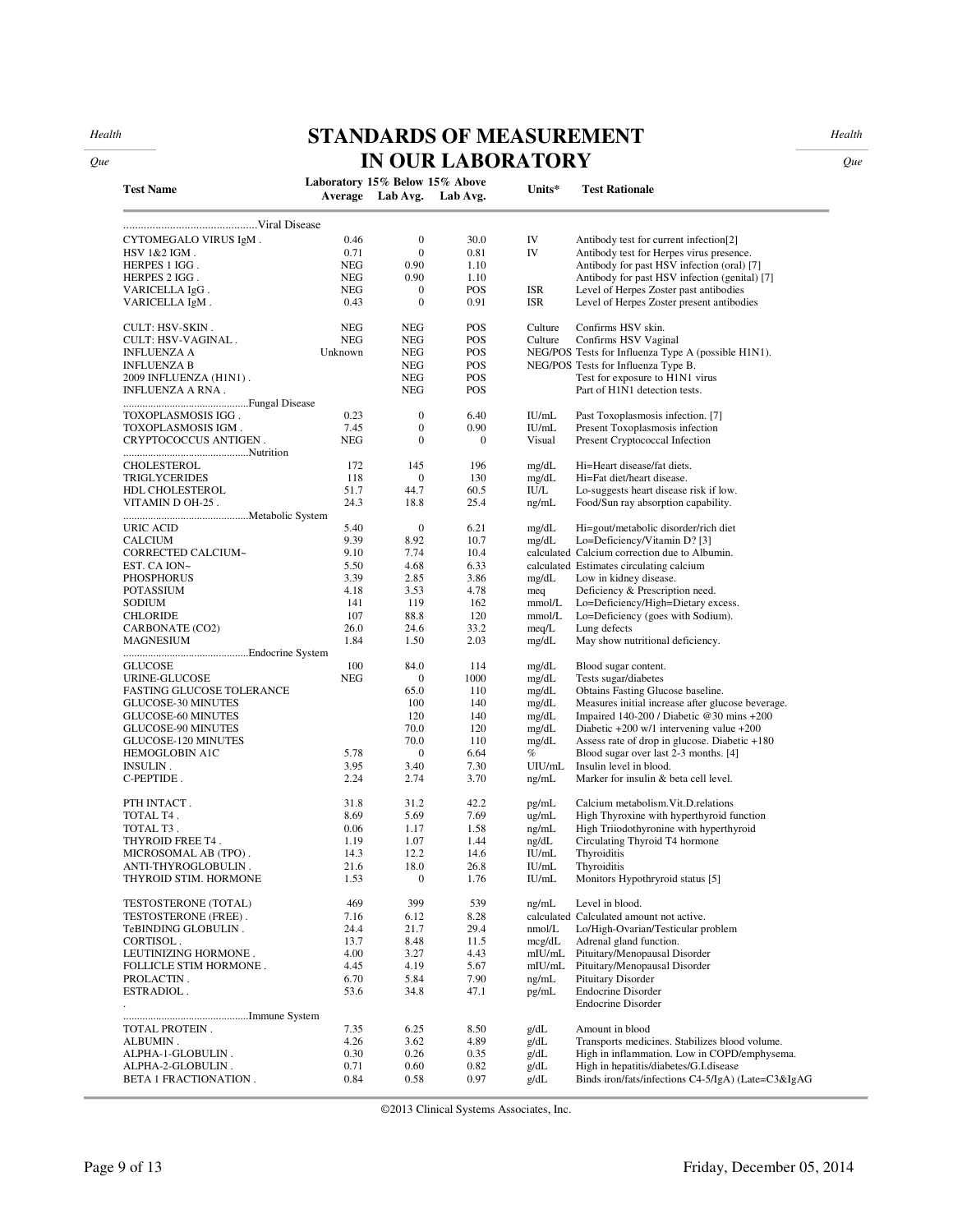*Health Que*

## **STANDARDS OF MEASUREMENT IN OUR LABORATORY**

*Health* 

*Que* 

| <b>Test Name</b>             | Laboratory 15% Below 15% Above | Average Lab Avg. | Lab Avg. | Units*             | <b>Test Rationale</b>                                         |
|------------------------------|--------------------------------|------------------|----------|--------------------|---------------------------------------------------------------|
|                              |                                |                  |          |                    |                                                               |
| GAMMA-GLOBULIN.              | 1.14                           | 0.97             | 1.31     | g/dL               | High in infection/inflammation. Early=DEMA/FB/C1              |
| TOTAL GLOBULIN.              | 3.05                           | 2.59             | 3.51     | g/dL               | Component of protein.                                         |
| A/G RATIO.                   | 1.39                           | 1.18             | 1.59     | ratio              | Albumin/Globulin content of Protein.                          |
| M-SPIKE.                     | $\mathbf{0}$                   | $\mathbf{0}$     | 1.16     |                    | Sometimes a cancer marker. Protein. [7]                       |
| $IMG-G$                      | 1064                           | 876              | 1185     | mg/dL              | Hi w/chronic inflammation/infection.                          |
| IMG-A                        | 205                            | 179              | 242      | mg/dL              | Fights infection of specific systems                          |
| IMG-M                        | 93.4                           | 80.5             | 109      | mg/dL              | Hi in recent infection/inflammation.                          |
| $IgG1$ .                     | 590                            | 490              | 1140     | mg/dL              | Hi suggests B cell/TH42 response [7]                          |
| $IgG2$ .                     | 273                            | 150              | 640      | mg/dL              | Hi suggests B cell/TH41 response [7]                          |
| $IgG3$ .                     | 30.4                           | 20.0             | 110      | mg/dL              | Hi suggests TH41 response [7]                                 |
| $IgG4$ .                     | 37.7                           | 8.00             | 140      | mg/dL              | Hi suggests B cell/TH41 response. [7]                         |
|                              | 204                            | $\mathbf{0}$     | 204      | IU/mL              |                                                               |
| IgE<br>C'3 COMPLEMENT        | 120                            | 107              | 144      | mg/dL              | High in allergic states<br>Low=Skin disorders/High=Infections |
| C'4 COMPLEMENT               | 31.3                           | 25.0             | 33.8     | mg/dL              | Low with immune complex problem.                              |
| <b>BETA-2 MICROGLOBULIN.</b> | 1.85                           | $\mathbf{0}$     | 2.14     |                    |                                                               |
|                              |                                |                  |          | mg/L               | Hi=kidney/immune problem                                      |
| $CD4.\%$ .                   | 25.6                           | 22.7             | 30.8     | $\%$               | Low in immune deficiency or HIV.                              |
| CD4 (HELPER) CELLS~          | 462                            | 400              | 541      | cells/uL           | CD4s (T4s) are 'Director' cells. [6]                          |
| CD8 SUPPRESSOR CELLS~        | 770                            | 615              | 833      | cells/uL           | CD8s (T8s 0 are Suppressor cells)                             |
| CD4/CD8 RATIO~               | 0.60                           | 0.55             | 0.75     | Ratio              | Proportion of CD4 (T4) to CD8 (T8) cells.                     |
| $CD8.\%$ .                   | 42.7                           | 35.0             | 47.3     | $\%$               | Fight inflammation caused by viruses or                       |
| MATURE T CELL%~              | 74.8                           | 63.4             | 85.7     | $\%$               | Older T cells.                                                |
| MATURE T CELLS.              | 1348                           | 1114             | 1508     | cells/uL           | CD4s+CD8s+T killer cells.                                     |
| $B$ CELL $%$ .               | 10.4                           | 8.73             | 11.8     | $\%$               | Hi suggests B cell/TH41 response producing cells              |
| <b>B CELL COUNT~</b>         | 188                            | 154              | 208      | cells/uL           | Number of B cells                                             |
| EST. N.K. CELLS %~           | 21.3                           | 18.5             | 25.1     | $\%$               | Natural Killer Cells                                          |
| CARCINOEMBRYONIC AG.         | 1.24                           | $\mathbf{0}$     | 1.29     | ng/mL              | May detect tumors                                             |
| MEASLES.                     | 3.63                           | 3.88             | 5.25     | IV                 | Test for immunity to measles.                                 |
| MUMPS AB.                    | 2.24                           | 3.84             | 5.20     | IV                 | Test for immunity to mumps                                    |
| RUBELLA.                     | 38.8                           | $\bf{0}$         | 10.0     | IU/mL              | Test for immunity to rubella                                  |
| G6PD.                        | 14.6                           | 7.00             | 20.0     | $U/g$ Hb           | Hemolytic & allergic responses.                               |
| RETICULOCYTE COUNT.          | 1.19                           | 0.79             | 1.06     | count              | Immature red blood cells                                      |
| RED BLOOD CELLS              | 4.52                           | 3.93             | 5.32     | $10^6/\text{mm}^3$ | Low levels indicate anemia.                                   |
| <b>HEMATOCRIT</b>            | 40.4                           | 34.8             | 47.1     | $\%$               | Ratio of red cells to fluid.                                  |
| <b>HEMOGLOBIN</b>            | 13.6                           | 11.8             | 16.0     | g/dL               | Reflects oxygen in blood.                                     |
| WHITE BLOOD CELLS            | 5893                           | 5025             | 6799     | $10^3/\text{mm}^3$ | These respond to infection.                                   |
| NEUTROPHIL %                 | 54.6                           | 46.1             | 62.3     | $\%$               | These respond to bacteria.                                    |
| NEUTROPHILS (ABS)~           | 3220                           | 2723             | 3683     | count              | Number of cells                                               |
| MONONUCLEAR (ABS)~           | 2674                           | 2302             | 3114     | count              | # Cells with nucleus of mononuclear or white cells            |
| MONONUCLEAR %~               | 45.4                           | 38.9             | 52.7     | $\%$               | % Cells with nucleus of mononuclear or white cells            |
| <b>EOSINOPHIL %</b>          | 2.50                           | $\boldsymbol{0}$ | 2.85     | $\%$               | First allergic response.                                      |
| <b>BASOPHIL</b> %            | 0.66                           | $\boldsymbol{0}$ | 0.81     | $\%$               | White cell baseophilic granules                               |
| MONOCYTES %                  | 6.99                           | $\mathbf{0}$     | 7.95     | $\%$               | Become macrophagic scavengers.                                |
| ATYPICAL LYMP%               | 1.19                           | $\boldsymbol{0}$ | 1.66     | %                  | % of Cells with defects                                       |
| TOTAL LYMPHOCYTES.           | 1804                           | 1494             | 2022     | count              | Number of virus fighting cells                                |
| LYMPHOCYTE %                 | 32.2                           | 26.6             | 36.0     | $\%$               | Percentage of total lymphocytes.                              |
| LYMPHOCYTE SUBSET            | 1899                           | 1632             | 2208     | count              | Lymphocytes measured at this office.                          |
| <b>PLATELETS</b>             | 222                            | 196              | 265      |                    | 10 9th/L Lo=Bleeding. Hi=Clotting.                            |
| <b>SERUM IRON</b>            | 71.0                           | 56.7             | 76.7     |                    | $mcg/dL$ Low = anemia. Hi = hemolysis                         |
| <b>IRON BINDING CAPACITY</b> | 307                            | 244              | 331      |                    | estimated Low = chronic Dx. $Hi = Low$ iron.                  |
| IRON BINDING RATIO~          | 0.23                           | 0.20             | 0.27     |                    | estimated Relationship of active to inactive iron.            |
| TRANSFERRIN                  | 251                            | 207              | 279      | mg/dL              | /Controls & blocks iron entry.                                |
| FERRITIN.                    | 76.0                           | 54.4             | 73.6     | ng/mL              | Permits Iron storage / Acute phase reactant.                  |
| RBC FOLIC ACID.              | 18.0                           | 15.6             | 21.1     | ng/mL              | Nutrional/hematologic Disorder cause                          |
| VITAMIN B12 RIA.             | 560                            | 480              | 649      | pg/mL              | Lo level=Severe anemia                                        |
| PROTHROMBIN TIME.            | 14.4                           | 13.0             | 17.6     | seconds            | Monitors extrinsic clotting path. inc. VII/Warfari            |
| PROTHROMBIN INR.             | 1.40                           | 1.31             | 1.78     | IU                 | Pt. PT/mean normal PT [Thrombosis=2.0-3.0]                    |
| PART. THROMB. TIME.          | 31.3                           | 27.9             | 37.7     | seconds            | Monitors intrinsic clotting path. except VII/Hepar            |
|                              |                                | 0.31             |          |                    |                                                               |
| LITHIUM LEVEL.               | 0.37                           |                  | 0.42     | mmol/L             | Tests for therapeutic level of Lithium                        |
| VALPROIC ACID (DEPAKOTE).    | 66.4                           | 69.7             | 94.3     |                    | Tests for Therapeutic level of Depakote                       |
|                              |                                |                  |          |                    |                                                               |

©2013 Clinical Systems Associates, Inc.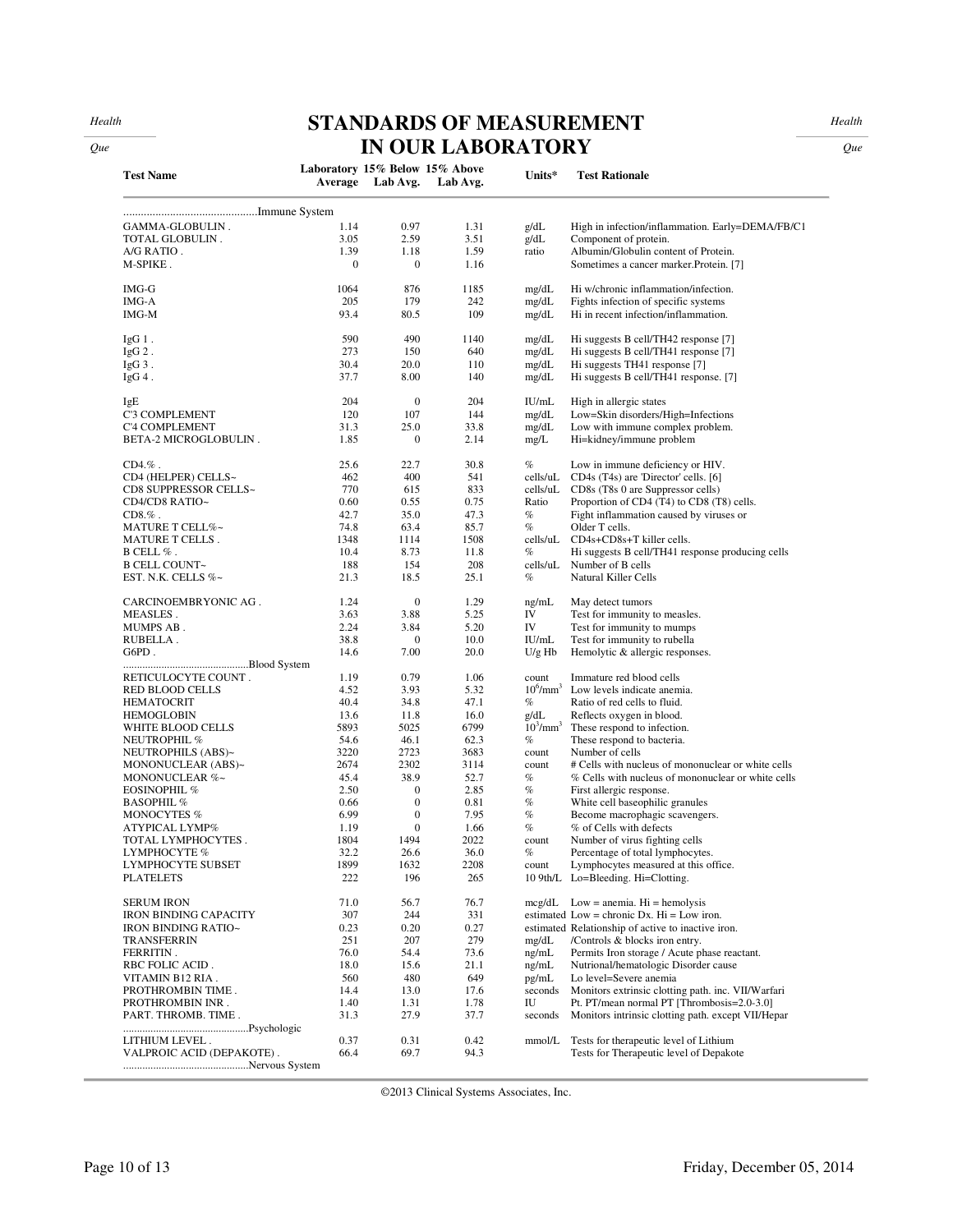## **STANDARDS OF MEASUREMENT IN OUR LABORATORY**

*Health* 

*Que* 

| <b>Test Name</b>                                    | Laboratory 15% Below 15% Above       |                                | Average Lab Avg. Lab Avg.        | Units*                     | <b>Test Rationale</b>                                                    |
|-----------------------------------------------------|--------------------------------------|--------------------------------|----------------------------------|----------------------------|--------------------------------------------------------------------------|
|                                                     |                                      |                                |                                  |                            |                                                                          |
| <b>DILANTIN LEVEL.</b>                              | 5.82                                 | 2.27                           | 3.07                             |                            | Tests for Therapeutic Level of Dilantin                                  |
|                                                     |                                      |                                |                                  |                            |                                                                          |
|                                                     |                                      |                                |                                  |                            |                                                                          |
| DIGOXIN.                                            |                                      | 1.48                           | 2.00                             | ng/mL                      | Used to monitor medication levels                                        |
| LDL DIRECT                                          | 112<br>1.22                          | $\mathbf{0}$<br>$\mathbf{0}$   | 116                              | mg/dL                      | Helps evaluate cholesterol level.                                        |
| <b>ULTRA CRP</b><br>CK-MB                           | <b>NEG</b>                           | <b>NEG</b>                     | 1.65<br>POS                      | mg/L<br>ng/mL              | Hi with heart Inflammation/heart disease.<br><b>Detects Heart Attack</b> |
| MYOGLOBLIN                                          | <b>NEG</b>                           | <b>NEG</b>                     | POS                              | ng/dL                      | Detects Heart Attack                                                     |
| <b>TROPONIN</b>                                     | <b>NEG</b>                           | <b>NEG</b>                     | POS                              | ng/dL                      | <b>Detects Heart Attack</b>                                              |
|                                                     |                                      |                                |                                  |                            |                                                                          |
| <b>STREP ANTIBODY</b>                               | <b>NEG</b>                           | <b>NEG</b>                     | POS                              | Qualitative                | Tests for infection / antibodies                                         |
| <b>STREP ANTIGEN</b><br>CULTURE - THROAT.           | <b>NEG</b><br><b>MIXED</b>           | <b>NEG</b><br>$\mathbf{0}$     | POS<br>$\mathbf{0}$              | QUALITATIVE<br>QUALITATIVE | Tests for active strep presence.                                         |
|                                                     |                                      |                                |                                  |                            | Identifies organism growth.                                              |
| H. PYLORI                                           | 0.54                                 | <b>NEG</b>                     | POS                              |                            | Ulcer causing bacteria.                                                  |
| SGOT(AST)                                           | 23.1                                 | $\mathbf{0}$                   | 27.2                             | <b>IU/L</b>                | Hi=Tissue inflammation.                                                  |
| <b>APRI SCORE</b>                                   | 0.41                                 | $\mathbf{0}$                   | 1.00                             | (AST)Platelet index        | Formula to estimate liver fibrosis                                       |
| SGPT(ALT)                                           | 22.4                                 | $\mathbf{0}$                   | 25.4                             | <b>IU/L</b>                | Hi=liver malfunction.                                                    |
| ALKALINE PHOSPHATASE                                | 59.1                                 | $\overline{0}$                 | 70.1                             | <b>IU/L</b>                | Hi=Liver/bone disorders.                                                 |
| <b>TOTAL BILIRUBIN</b><br><b>BILIRUBIN IN URINE</b> | 0.73<br>$\mathbf{0}$                 | $\overline{0}$                 | 0.84                             | <b>IU/L</b><br>mg/dL       | Tests for bile build up.<br>Liver or red cell problem                    |
| <b>ALBUMIN</b>                                      | 4.38                                 | 3.66                           | 4.95                             | g/dL                       | Transports medicines. Stabilizes blood volume.                           |
| <b>GGPT</b>                                         | 26.2                                 | $\mathbf{0}$                   | 30.1                             | u/L                        | Evaluates liver malfunction.                                             |
| GLOBULIN~                                           | 2.60                                 | 1.96                           | 2.65                             | g/dL                       | Protein in antibodies                                                    |
| TOTAL PROTEIN                                       | 6.69                                 | 5.59                           | 7.56                             |                            | Scale-Refractometer High in disease states.                              |
| <b>UROBILINOGEN</b>                                 | 0.20                                 | $\boldsymbol{0}$               | 12.0                             | mg/dL                      | Liver/red cell problem                                                   |
| HEPATITIS A IGM.                                    | <b>NEG</b>                           | <b>NEG</b>                     | POS                              | Qualitative                | Positive IGM means active disease.                                       |
| HEPATITIS A AB IGG.                                 | <b>NEG</b>                           | <b>NEG</b>                     | POS                              | Oualitative                | Tests for immunity                                                       |
| HEPATITIS B ANTIGEN.                                | <b>NEG</b>                           | <b>NEG</b>                     | POS                              | Qualitative                | Test for active disease                                                  |
| HEPATITIS B PCR LOG.                                | 2.01                                 | $\mathbf{0}$                   | $\mathbf{0}$                     | log value                  | Numerical value.?????                                                    |
| HEPATITIS B PCR QUANT                               | 0.13                                 | 301                            | 408                              | IU/mL                      | Hepatitis B Viral Load in 1000s                                          |
| HEPATITIS B SUR AB.                                 | <b>NEG</b>                           | $\mathbf{0}$                   | 10.0                             | Quantitative               | Value 10+=Immunity.                                                      |
| HEPATITIS B CORE AB.                                | <b>NEG</b><br><b>NEG</b>             | <b>NEG</b><br><b>NEG</b>       | POS<br>POS                       | Oualitative                | Type of antibody (core)                                                  |
| HEPATITIS C ANTIBODY.<br>HEPATITIS C PCR QUANT      | $\theta$                             | $\mathbf{0}$                   | POS                              | Qualitative<br>IU/mL       | Presence of Hepatitis C<br>Number of Hepatitis C antigens.               |
| HEPATITIS Be ANTIGEN.                               | <b>NEG</b>                           | $\boldsymbol{0}$               | POS                              | Qualitative                | The infectious particle of Hepatitis B                                   |
| HEPATITIS Be ANTIBODY.                              | <b>NEG</b>                           | $\boldsymbol{0}$               | POS                              | Qualitative                | The infectious particle of Hepatitis B ????                              |
| HEPATITIS C GENOTYPE.                               | <b>NEG</b>                           | $\mathbf{0}$                   | $\mathbf{0}$                     | Qualitative                | Genotype of Hepatitis C.                                                 |
| ALPHA FETOPROTEIN.                                  | 2.28                                 | $\boldsymbol{0}$               | 15.0                             | ng/mL                      | May identify liver cancer.                                               |
| AMYLASE                                             | 53.4                                 | $\mathbf{0}$                   | 58.1                             | IU/mL                      | Hi with pancreatitis or mumps.                                           |
| <b>LIPASE</b>                                       | 59.8                                 | $\mathbf{0}$                   | 51.8                             | u/L                        | Hi=Pancreas/gallbladder/inflammation                                     |
| STOOL OCCULT BLOOD                                  |                                      |                                |                                  |                            | Test for blood in stool.                                                 |
| OVA AND PARASITES.                                  | $\mathbf{0}$                         | $\boldsymbol{0}$               | $\mathbf{0}$                     | Oualitative                | GI parasite presence                                                     |
| O&P CRYPTOSPORIDIA.                                 | $\mathbf{0}$                         | $\overline{0}$                 | $\mathbf{0}$                     | Qualitative                | GI parasite presence                                                     |
| LAMBLIA GIARDIA ANTIGEN.                            | $\mathbf{0}$                         | $\mathbf{0}$<br>$\overline{0}$ | $\boldsymbol{0}$<br>$\mathbf{0}$ | Qualitative                | GI parasite presence                                                     |
| CULTURE-THRUSH.<br>TRANSGLUTAMINASE IGA.            | $\mathbf{0}$<br>0.75                 | 0.11                           | 0.63                             | Culture                    | Celiac Disease Panel                                                     |
| GLIADIN IGG.                                        | 2.24                                 | 2.00                           | 4.00                             |                            | Celiac Disease Panel                                                     |
| GLIADIN IGA .                                       | 1.01                                 | 0.90                           | 1.20                             |                            | Celiac Disease Panel                                                     |
| RETICULIN TITER .                                   |                                      |                                |                                  |                            | Celiac Disease Panel[7]                                                  |
| RETICULINIGA.                                       |                                      |                                |                                  |                            | Celiac Disease Panel[7]                                                  |
| CULTURE-STOOL.                                      | <b>NEG</b>                           | <b>NEG</b>                     | POS                              | Culture                    | Infective GI organisms.                                                  |
| <b>BLOOD UREA NITROGEN</b>                          | 13.0                                 | $\boldsymbol{0}$               | 14.8                             | mg/dL                      | Reflects kidney disorders.                                               |
| <b>CREATININE</b>                                   | 0.94                                 | 0                              | 1.04                             | mg/L                       | Detects kidney damage.                                                   |
| GLOM. FIL. RATE~                                    | 100                                  | 89.7                           | 121                              | calculated                 | Lo=Kidney dysfunction                                                    |
| <b>BLOOD IN URINE</b>                               | $\boldsymbol{0}$                     | 0                              | $\boldsymbol{0}$                 | mg/dL                      | Urinary tract bleeding.                                                  |
| LEUKOCYTES IN URINE                                 | $\boldsymbol{0}$                     | $\boldsymbol{0}$               | 500                              | leu/ul                     | Hi=infection                                                             |
| PROTEIN IN URINE                                    | $\mathbf{0}$                         | $\boldsymbol{0}$               | 500                              | mg/dL                      | Possible kidney disease                                                  |
| <b>NITRITE</b>                                      | <b>NEG</b>                           | NEG                            | POS                              | mg/dL                      | Possible urinary tract infection                                         |
| PH-URINE                                            | 6.02                                 | 5.12                           | 6.92                             |                            | Indicates Urine Acidity & alkalinity                                     |
| <b>KETONES IN URINE</b><br>SEDIMENT URINE           | $\boldsymbol{0}$<br>$\boldsymbol{0}$ | <b>NEG</b><br>0                | $^{+++}$<br>$\boldsymbol{0}$     | mg/dL                      | Detection of Ketones in urine.<br>Cells or matter in urine.              |
|                                                     |                                      |                                |                                  |                            |                                                                          |
| MICROALBUMIN                                        | 31.9                                 | 0                              | 37.8                             | scale 0-100                | Albumin in Urine                                                         |
| HCG (PREGNANCY): URINE                              | NEG                                  | NEG                            | POS                              | Qualitative                | Determination of pregnancy.                                              |

©2013 Clinical Systems Associates, Inc.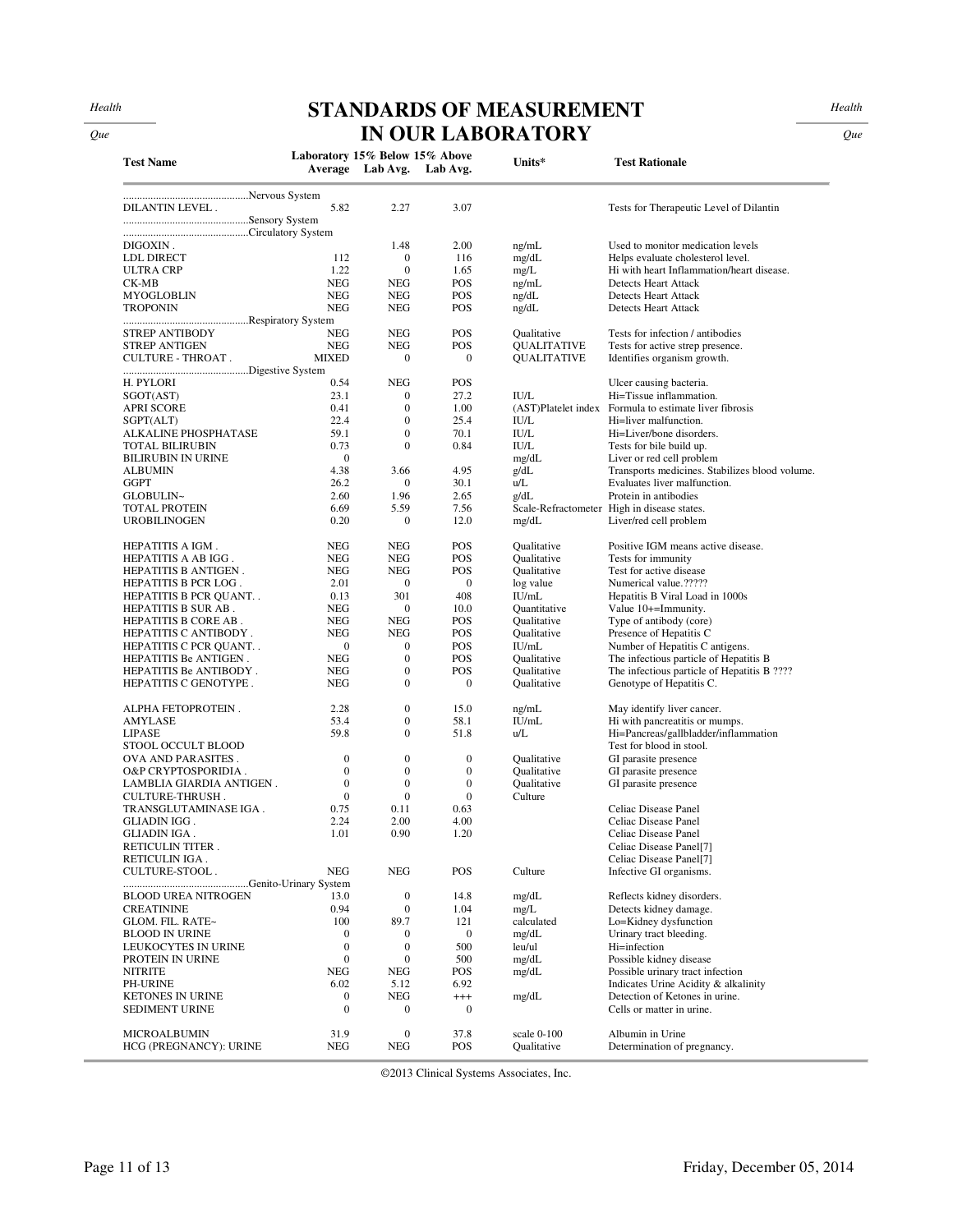*Health* 

# **STANDARDS OF MEASUREMENT**

*Health* 

|                            | <b>IN OUR LABORATORY</b> |                                                             |              |                    |                                                   |  |
|----------------------------|--------------------------|-------------------------------------------------------------|--------------|--------------------|---------------------------------------------------|--|
| <b>Test Name</b>           |                          | Laboratory 15% Below 15% Above<br>Average Lab Avg. Lab Avg. |              | Units*             | <b>Test Rationale</b>                             |  |
|                            | Genito-Urinary System    |                                                             |              |                    |                                                   |  |
| HCG (PREGNANCY): BLOOD.    | <b>NEG</b>               | $\mathbf{0}$                                                | 2.00         | titer              | Determination of pregnancy.[7]                    |  |
| PROSTATE SPECIFIC AG       | 1.09                     | $\Omega$                                                    | 1.25         | ng/mL              | Hi=prostatitis/prostate mass                      |  |
| PROSTATIC ACID PHOS        | 0.50                     | $\Omega$                                                    | 0.68         | u/L                | May detect prostatic growth.                      |  |
| <b>TOTAL ACID PHOS</b>     | 2.09                     | $\Omega$                                                    | 3.05         | u/L                | Levels from various organs.                       |  |
| <b>CANCER ANTIGEN 125.</b> | 9.60                     | $\Omega$                                                    | 30.2         | U/mL               | Ovarian Cancer Indicator [7]                      |  |
| SPECIFIC GRAVITY-URINE     | 1.02                     | 0.87                                                        | 1.17         |                    | Refractometer scale Detects Dehydration           |  |
| CULTURE-URETHRAL.          | <b>NEG</b>               | <b>NEG</b>                                                  | <b>POS</b>   | Qualitative        | Infective organisms                               |  |
| YEAST-URETHRAL.            | <b>NEG</b>               | <b>NEG</b>                                                  | <b>POS</b>   | Oualitative        | Identifies fungi                                  |  |
| UREPLASMA2 VAGINAL.        | <b>NEG</b>               | <b>NEG</b>                                                  | <b>POS</b>   | Culture            | Presence of infection                             |  |
| UREPLASMA1 VAGINAL.        | <b>NEG</b>               | <b>NEG</b>                                                  | <b>POS</b>   | Culture            | Presence of infection.                            |  |
| UREPLASMA URETHRAL.        | <b>NEG</b>               | <b>NEG</b>                                                  | <b>POS</b>   | Culture            | Presence of infection                             |  |
| CULTURE-VAGINAL.           | <b>NEG</b>               | <b>NEG</b>                                                  | <b>POS</b>   | <b>Qualitative</b> | Identifies infective organisms                    |  |
| YEAST-VAGINAL.             | <b>NEG</b>               | <b>NEG</b>                                                  | <b>POS</b>   | <b>Qualitative</b> | Identifies infective organisms                    |  |
| <b>CULTURE-URINE.</b>      | <b>NEG</b>               | <b>NEG</b>                                                  | <b>POS</b>   | <b>Qualitative</b> | Identifies infective organisms                    |  |
| PAP SMEAR.                 | <b>NEG</b>               | <b>NEG</b>                                                  | <b>POS</b>   | Oualitative        | Detection of abnormal/cancerous cells: cervix     |  |
| THINPREP PAP.              | <b>NEG</b>               | <b>NEG</b>                                                  | <b>POS</b>   | Oualitative        | Detection of abnormal/cancerous cells: cervix     |  |
| HPV THINPREP PAP.          | <b>NEG</b>               | <b>NEG</b>                                                  | <b>POS</b>   | <b>Qualitative</b> | Detection of HPV: cervix                          |  |
| NON-GYN CYTOLOGY.          | <b>NEG</b>               | <b>NEG</b>                                                  | <b>POS</b>   | <b>Qualitative</b> | Detection of abnormal/cancerous/HPV cells: rectum |  |
| CALCULUS ANALYSIS.         | <b>NEG</b>               | $\mathbf{0}$                                                | $\mathbf{0}$ | Detection          | Composition of kidney stones                      |  |
|                            |                          |                                                             |              |                    |                                                   |  |
| CULTURE-WOUND.             | <b>NEG</b>               | <b>NEG</b>                                                  | <b>POS</b>   | <b>Qualitative</b> | Identifies infective organisms.                   |  |
|                            |                          |                                                             |              |                    |                                                   |  |
| <b>LDH</b>                 | 128                      | $\mathbf{0}$                                                | 143          | <b>IU/L</b>        | Hi=Organ cell inflammation.(Isoenzyme 2=normal)   |  |
| <b>CPK</b>                 | 116                      | $\Omega$                                                    | 130          | <b>IU/L</b>        | Hi=muscle inflammation.                           |  |
| R.A. ANTIBODY              | <b>NEG</b>               | <b>NEG</b>                                                  | <b>POS</b>   |                    | Tests for rheumatoid arthritis.                   |  |

©2013 Clinical Systems Associates, Inc.

CULTURE-JOINT . NEG NEG POS Culture Identifies infective organisms.